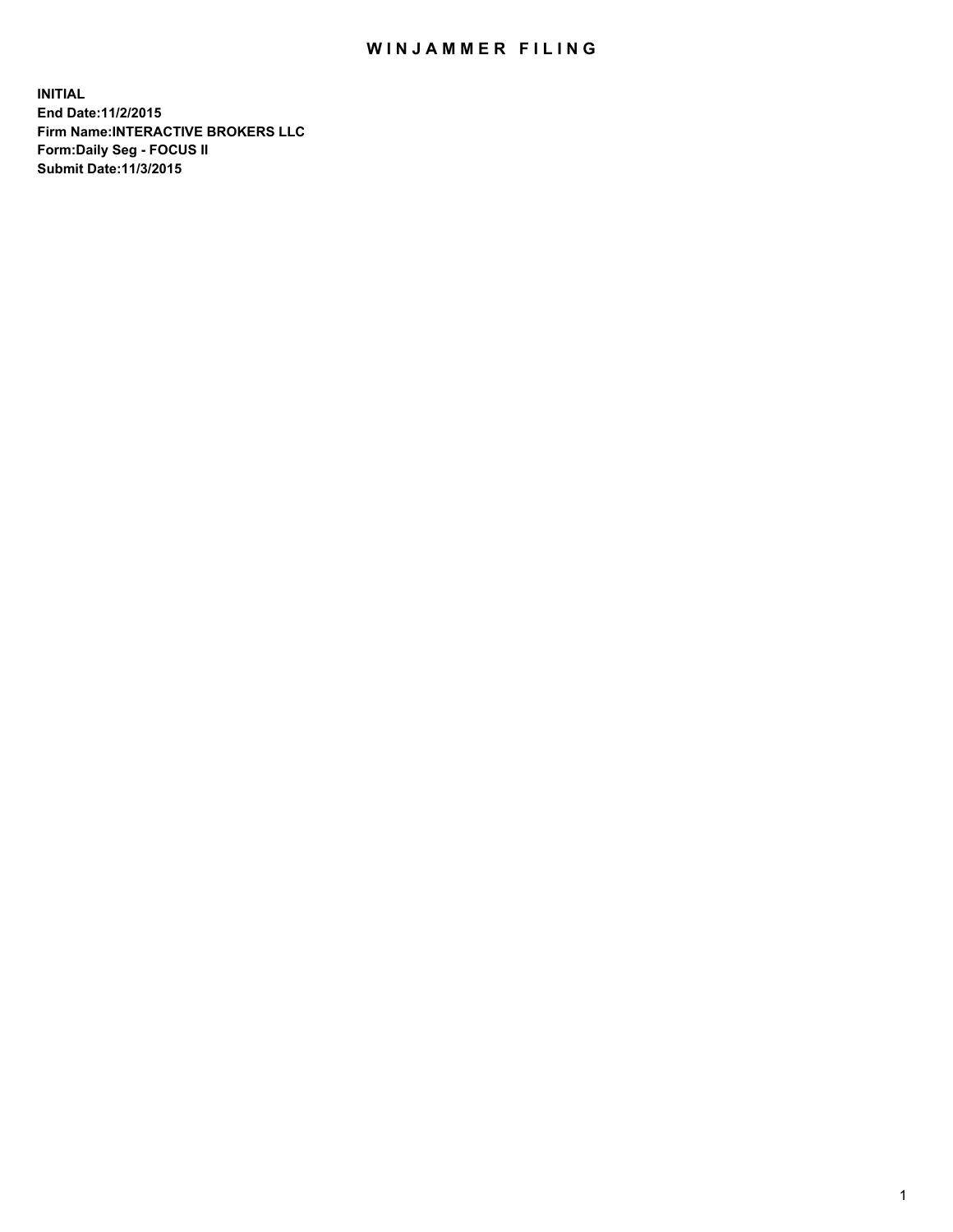## **INITIAL End Date:11/2/2015 Firm Name:INTERACTIVE BROKERS LLC Form:Daily Seg - FOCUS II Submit Date:11/3/2015 Daily Segregation - Cover Page**

| Name of Company<br><b>Contact Name</b><br><b>Contact Phone Number</b><br><b>Contact Email Address</b>                                                                                                                                                                                                                          | <b>INTERACTIVE BROKERS LLC</b><br><b>Alex Parker</b><br>203-618-7738<br>aparker@interactivebrokers.com |
|--------------------------------------------------------------------------------------------------------------------------------------------------------------------------------------------------------------------------------------------------------------------------------------------------------------------------------|--------------------------------------------------------------------------------------------------------|
| FCM's Customer Segregated Funds Residual Interest Target (choose one):<br>a. Minimum dollar amount: ; or<br>b. Minimum percentage of customer segregated funds required:% ; or<br>c. Dollar amount range between: and; or<br>d. Percentage range of customer segregated funds required between:% and%.                         | <u>0</u><br>155,000,000 245,000,000<br><u>00</u>                                                       |
| FCM's Customer Secured Amount Funds Residual Interest Target (choose one):<br>a. Minimum dollar amount: ; or<br>b. Minimum percentage of customer secured funds required:% ; or<br>c. Dollar amount range between: and; or<br>d. Percentage range of customer secured funds required between:% and%.                           | <u>0</u><br>80,000,000 120,000,000<br>0 <sub>0</sub>                                                   |
| FCM's Cleared Swaps Customer Collateral Residual Interest Target (choose one):<br>a. Minimum dollar amount: ; or<br>b. Minimum percentage of cleared swaps customer collateral required:% ; or<br>c. Dollar amount range between: and; or<br>d. Percentage range of cleared swaps customer collateral required between:% and%. | <u>0</u><br>0 <sub>0</sub><br>0 <sub>0</sub>                                                           |

Attach supporting documents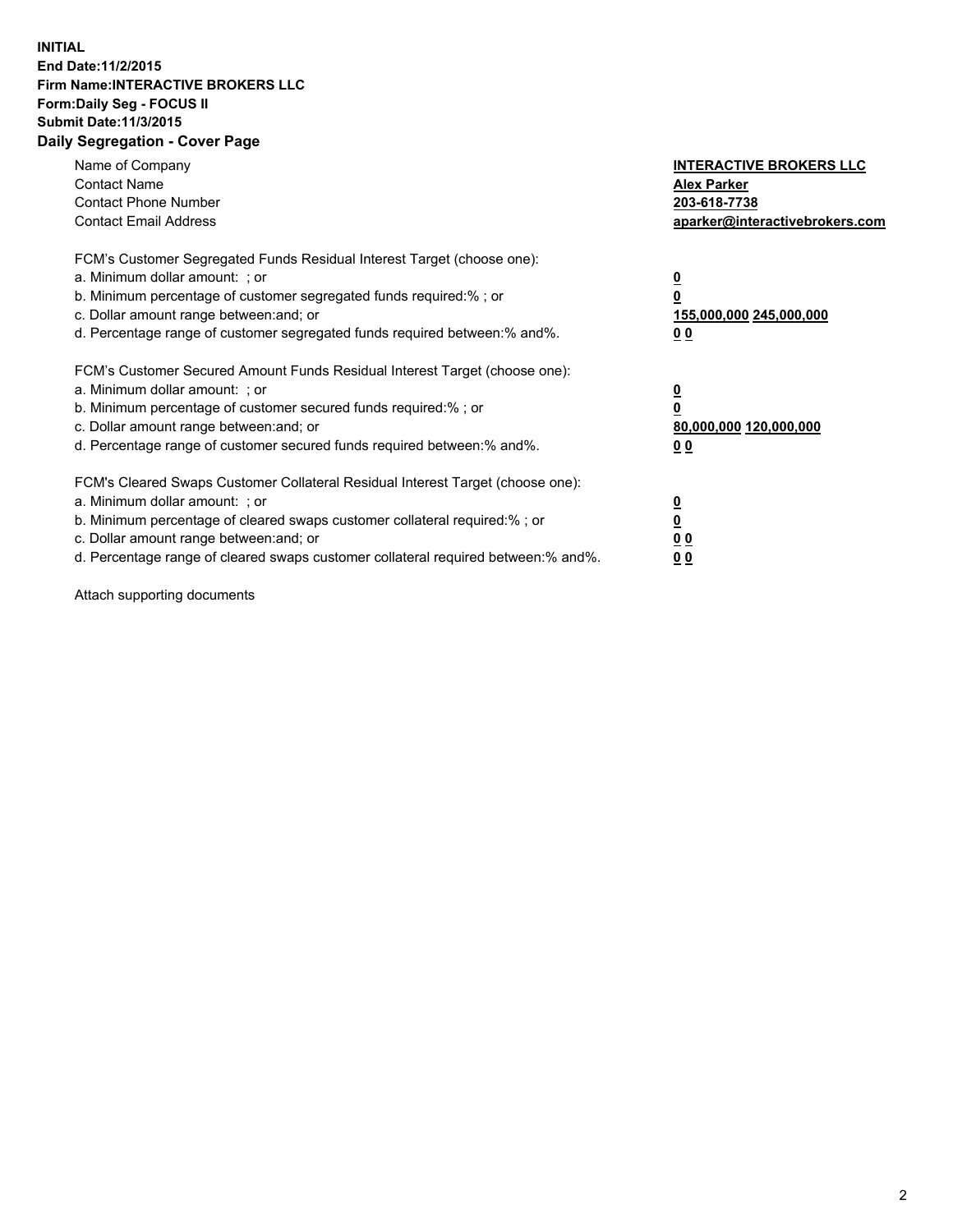## **INITIAL End Date:11/2/2015 Firm Name:INTERACTIVE BROKERS LLC Form:Daily Seg - FOCUS II Submit Date:11/3/2015 Daily Segregation - Secured Amounts**

|     | Dany Ocgregation - Occurea Aniounts                                                         |                                  |
|-----|---------------------------------------------------------------------------------------------|----------------------------------|
|     | Foreign Futures and Foreign Options Secured Amounts                                         |                                  |
|     | Amount required to be set aside pursuant to law, rule or regulation of a foreign            | $0$ [7305]                       |
|     | government or a rule of a self-regulatory organization authorized thereunder                |                                  |
| 1.  | Net ledger balance - Foreign Futures and Foreign Option Trading - All Customers             |                                  |
|     | A. Cash                                                                                     | 317,841,838 [7315]               |
|     | B. Securities (at market)                                                                   | $0$ [7317]                       |
| 2.  | Net unrealized profit (loss) in open futures contracts traded on a foreign board of trade   | 9,075,538 [7325]                 |
| 3.  | Exchange traded options                                                                     |                                  |
|     | a. Market value of open option contracts purchased on a foreign board of trade              | 31,030 [7335]                    |
|     | b. Market value of open contracts granted (sold) on a foreign board of trade                | $-35,516$ [7337]                 |
| 4.  | Net equity (deficit) (add lines 1.2. and 3.)                                                | 326,912,890 [7345]               |
| 5.  | Account liquidating to a deficit and account with a debit balances - gross amount           | 4,447,861 [7351]                 |
|     | Less: amount offset by customer owned securities                                            | 0 [7352] 4,447,861 [7354]        |
| 6.  | Amount required to be set aside as the secured amount - Net Liquidating Equity              | 331,360,751 [7355]               |
|     | Method (add lines 4 and 5)                                                                  |                                  |
| 7.  | Greater of amount required to be set aside pursuant to foreign jurisdiction (above) or line | 331,360,751 [7360]               |
|     | 6.                                                                                          |                                  |
|     | FUNDS DEPOSITED IN SEPARATE REGULATION 30.7 ACCOUNTS                                        |                                  |
| 1.  | Cash in banks                                                                               |                                  |
|     | A. Banks located in the United States                                                       | 573,274 [7500]                   |
|     | B. Other banks qualified under Regulation 30.7                                              | 0 [7520] 573,274 [7530]          |
| 2.  | Securities                                                                                  |                                  |
|     | A. In safekeeping with banks located in the United States                                   | 387, 387, 726 [7540]             |
|     | B. In safekeeping with other banks qualified under Regulation 30.7                          | 0 [7560] 387,387,726 [7570]      |
| 3.  | Equities with registered futures commission merchants                                       |                                  |
|     | A. Cash                                                                                     | $0$ [7580]                       |
|     | <b>B.</b> Securities                                                                        | $0$ [7590]                       |
|     | C. Unrealized gain (loss) on open futures contracts                                         | $0$ [7600]                       |
|     | D. Value of long option contracts                                                           | $0$ [7610]                       |
|     | E. Value of short option contracts                                                          | 0 [7615] 0 [7620]                |
| 4.  | Amounts held by clearing organizations of foreign boards of trade                           |                                  |
|     | A. Cash                                                                                     | $0$ [7640]                       |
|     | <b>B.</b> Securities                                                                        | $0$ [7650]                       |
|     | C. Amount due to (from) clearing organization - daily variation                             | $0$ [7660]                       |
|     | D. Value of long option contracts                                                           | $0$ [7670]                       |
|     | E. Value of short option contracts                                                          | 0 [7675] 0 [7680]                |
| 5.  | Amounts held by members of foreign boards of trade                                          |                                  |
|     | A. Cash                                                                                     | 82,598,696 [7700]                |
|     | <b>B.</b> Securities                                                                        | $0$ [7710]                       |
|     | C. Unrealized gain (loss) on open futures contracts                                         | 1,486,086 [7720]                 |
|     | D. Value of long option contracts                                                           | 31,037 [7730]                    |
|     | E. Value of short option contracts                                                          | -35,516 [7735] 84,080,303 [7740] |
| 6.  | Amounts with other depositories designated by a foreign board of trade                      | $0$ [7760]                       |
| 7.  | Segregated funds on hand                                                                    |                                  |
|     |                                                                                             | $0$ [7765]                       |
| 8.  | Total funds in separate section 30.7 accounts                                               | 472,041,303 [7770]               |
| 9.  | Excess (deficiency) Set Aside for Secured Amount (subtract line 7 Secured Statement         | 140,680,552 [7380]               |
|     | Page 1 from Line 8)                                                                         |                                  |
| 10. | Management Target Amount for Excess funds in separate section 30.7 accounts                 | 80,000,000 [7780]                |
| 11. | Excess (deficiency) funds in separate 30.7 accounts over (under) Management Target          | 60,680,552 [7785]                |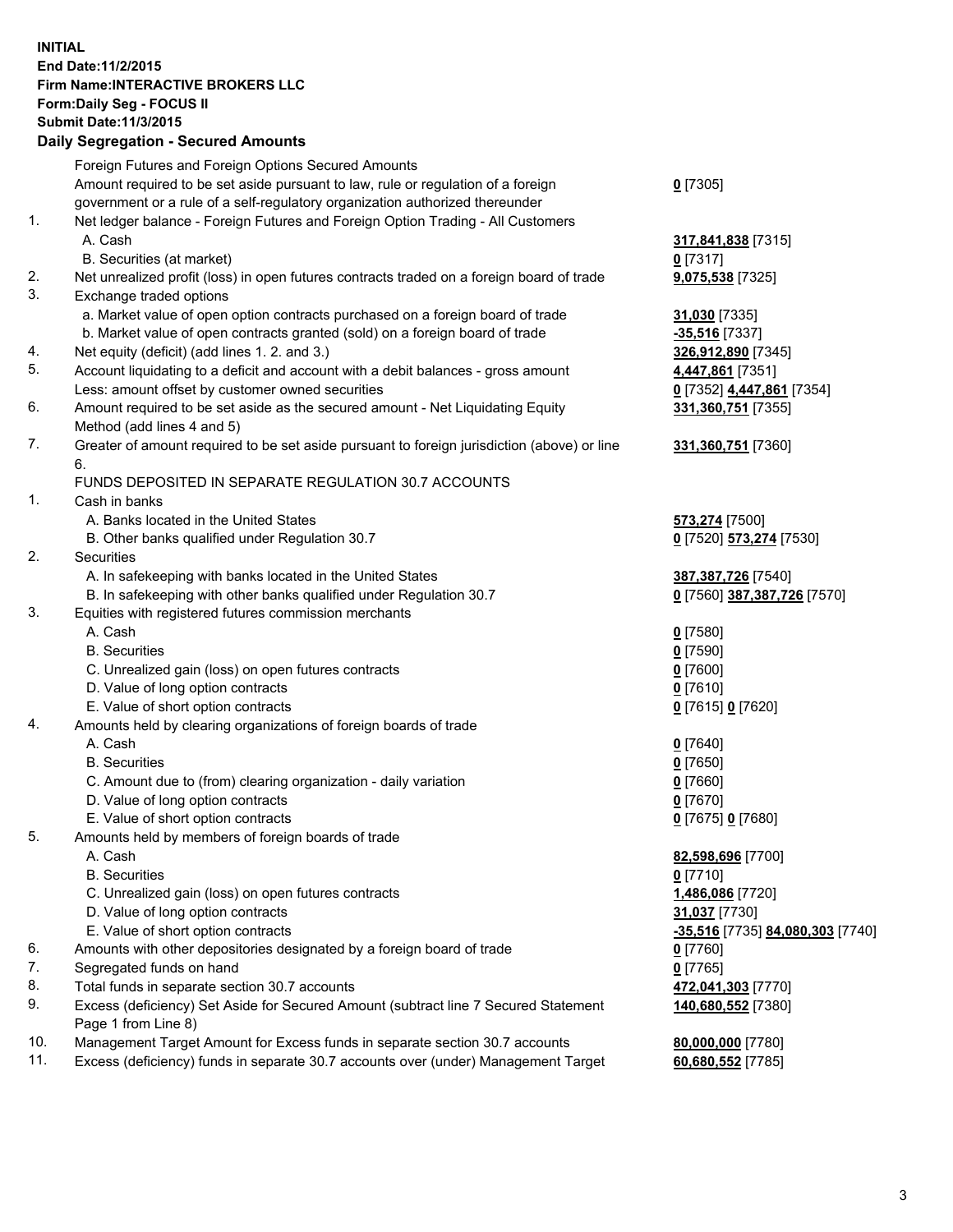**INITIAL End Date:11/2/2015 Firm Name:INTERACTIVE BROKERS LLC Form:Daily Seg - FOCUS II Submit Date:11/3/2015 Daily Segregation - Segregation Statement** SEGREGATION REQUIREMENTS(Section 4d(2) of the CEAct) 1. Net ledger balance A. Cash **2,705,054,085** [7010] B. Securities (at market) **0** [7020] 2. Net unrealized profit (loss) in open futures contracts traded on a contract market **-123,979,992** [7030] 3. Exchange traded options A. Add market value of open option contracts purchased on a contract market **75,472,036** [7032] B. Deduct market value of open option contracts granted (sold) on a contract market **-151,627,475** [7033] 4. Net equity (deficit) (add lines 1, 2 and 3) **2,504,918,654** [7040] 5. Accounts liquidating to a deficit and accounts with debit balances - gross amount **98,025** [7045] Less: amount offset by customer securities **0** [7047] **98,025** [7050] 6. Amount required to be segregated (add lines 4 and 5) **2,505,016,679** [7060] FUNDS IN SEGREGATED ACCOUNTS 7. Deposited in segregated funds bank accounts A. Cash **240,568,675** [7070] B. Securities representing investments of customers' funds (at market) **1,420,526,292** [7080] C. Securities held for particular customers or option customers in lieu of cash (at market) **0** [7090] 8. Margins on deposit with derivatives clearing organizations of contract markets A. Cash **20,780,980** [7100] B. Securities representing investments of customers' funds (at market) **1,092,129,523** [7110] C. Securities held for particular customers or option customers in lieu of cash (at market) **0** [7120] 9. Net settlement from (to) derivatives clearing organizations of contract markets **-9,779,013** [7130] 10. Exchange traded options A. Value of open long option contracts **75,454,438** [7132] B. Value of open short option contracts **-151,609,937** [7133] 11. Net equities with other FCMs A. Net liquidating equity **0** [7140] B. Securities representing investments of customers' funds (at market) **0** [7160] C. Securities held for particular customers or option customers in lieu of cash (at market) **0** [7170] 12. Segregated funds on hand **0** [7150] 13. Total amount in segregation (add lines 7 through 12) **2,688,070,958** [7180] 14. Excess (deficiency) funds in segregation (subtract line 6 from line 13) **183,054,279** [7190] 15. Management Target Amount for Excess funds in segregation **155,000,000** [7194] **28,054,279** [7198]

16. Excess (deficiency) funds in segregation over (under) Management Target Amount Excess